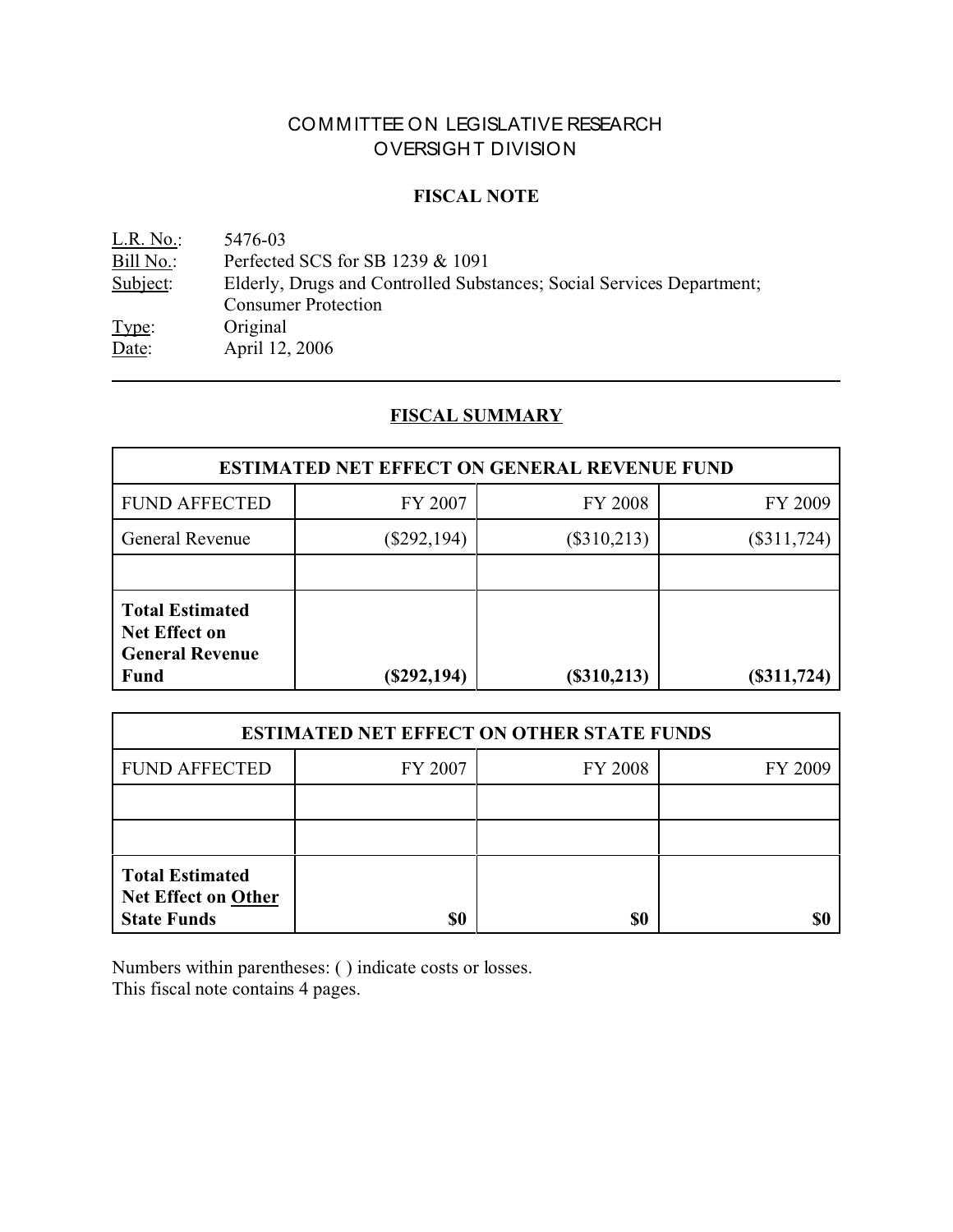L.R. No. 5476-03 Bill No. Perfected SCS for SB 1239 & 1091 Page 2 of 4 April 12, 2006

| <b>ESTIMATED NET EFFECT ON FEDERAL FUNDS</b>                        |         |         |         |  |
|---------------------------------------------------------------------|---------|---------|---------|--|
| <b>FUND AFFECTED</b>                                                | FY 2007 | FY 2008 | FY 2009 |  |
|                                                                     |         |         |         |  |
|                                                                     |         |         |         |  |
| <b>Total Estimated</b><br>Net Effect on All<br><b>Federal Funds</b> |         |         |         |  |
|                                                                     | \$0     | \$0     |         |  |

| <b>ESTIMATED NET EFFECT ON LOCAL FUNDS</b> |         |                |         |  |
|--------------------------------------------|---------|----------------|---------|--|
| FUND AFFECTED                              | FY 2007 | <b>FY 2008</b> | FY 2009 |  |
| Local Government                           | \$0     | \$0            | \$0     |  |

### **FISCAL ANALYSIS**

#### **ASSUMPTION**

Officials from the **Department of Social Services - Division of Medical Services (DMS)** assumes two FTE will be required to implement this proposal. A Management Analysis Specialist would be required to provide statistical expertise in the sampling and validation and a Medicaid Specialist would be required to organize, design and develop the program, as well as to evaluate and monitor the program on an on-going basis.

DMS assumes has included \$250,000 for contracting with a third party for sampling and reporting or systems and software to perform this function internally.

**Oversight** assumes the Management Analyst will not be needed since the third party contractor will do the sampling and reporting.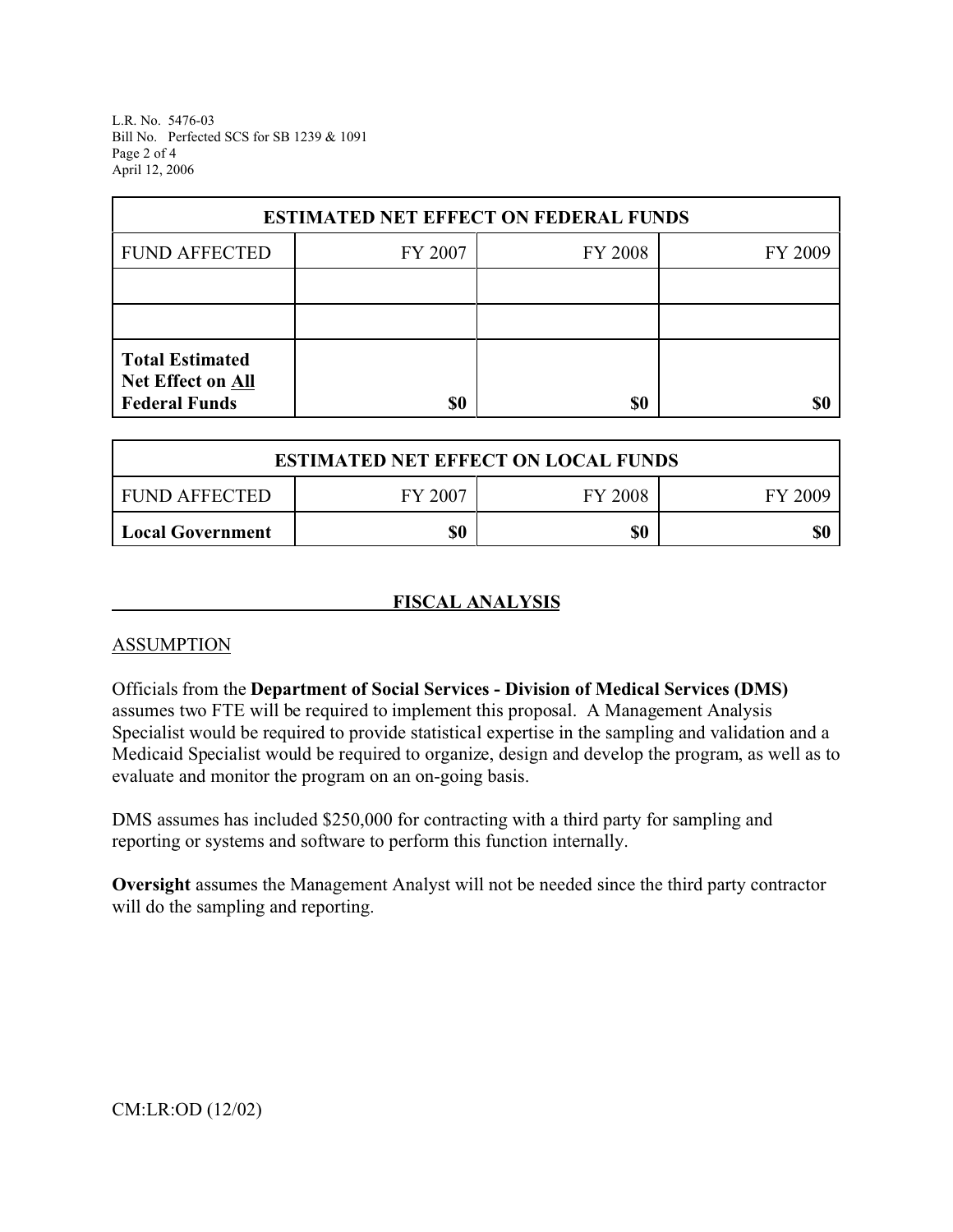L.R. No. 5476-03 Bill No. Perfected SCS for SB 1239 & 1091 Page 3 of 4 April 12, 2006

| <b>FISCAL IMPACT - State Government</b>        | FY 2007<br>$(10 \text{ Mo.})$ | <b>FY 2008</b> | FY 2009      |
|------------------------------------------------|-------------------------------|----------------|--------------|
| <b>GENERAL REVENUE</b>                         |                               |                |              |
| <b>Costs</b> - Department of Social Services - |                               |                |              |
| Division of Medical Services                   |                               |                |              |
| Personal Services (1 FTE)                      | $(\$33,545)$                  | $(\$41,277)$   | $(\$42,309)$ |
| <b>Fringe Benefits</b>                         | (\$4,780)                     | (\$18,186)     | (\$18,642)   |
| Expense and equipment                          | (\$253,869)                   | (\$250,750)    | (\$250,773)  |
| <b>ESTIMATED NET EFFECT ON</b>                 |                               |                |              |
| <b>GENERAL REVENUE</b>                         | $($ \$292,194 $)$             | $($ \$310,213) | (S311, 724)  |
| FISCAL IMPACT - Local Government               | FY 2007                       | <b>FY 2008</b> | FY 2009      |
|                                                | $(10 \text{ Mo.})$            |                |              |
|                                                | <u>\$0</u>                    | <u>\$0</u>     | <u>\$0</u>   |

#### FISCAL IMPACT - Small Business

No direct fiscal impact to small businesses would be expected as a result of this proposal.

#### DESCRIPTION

This proposal establishes the Affordable Prescription Drugs for all Missourians Act. Under this proposal, the Missouri RX plan, within the Department of Social Services shall conduct research and collect on a quarterly basis a statistically valid sample of data on the retail prices charged by pharmacies for the fifty most frequently prescribed medicines form any pharmacy licensed by this state.

The Missouri Rx plan shall make available on an Internet website drug prices from each pharmacy for a thirty-day supply at a standard dose. In addition, drug prices will be made available by calling a toll-free phone number.

The data collected shall be reported for each drug by pharmacy and by metropolitan statistical area or region and updated quarterly. The website shall be made available no later than January 1, 2007.

CM:LR:OD (12/02)